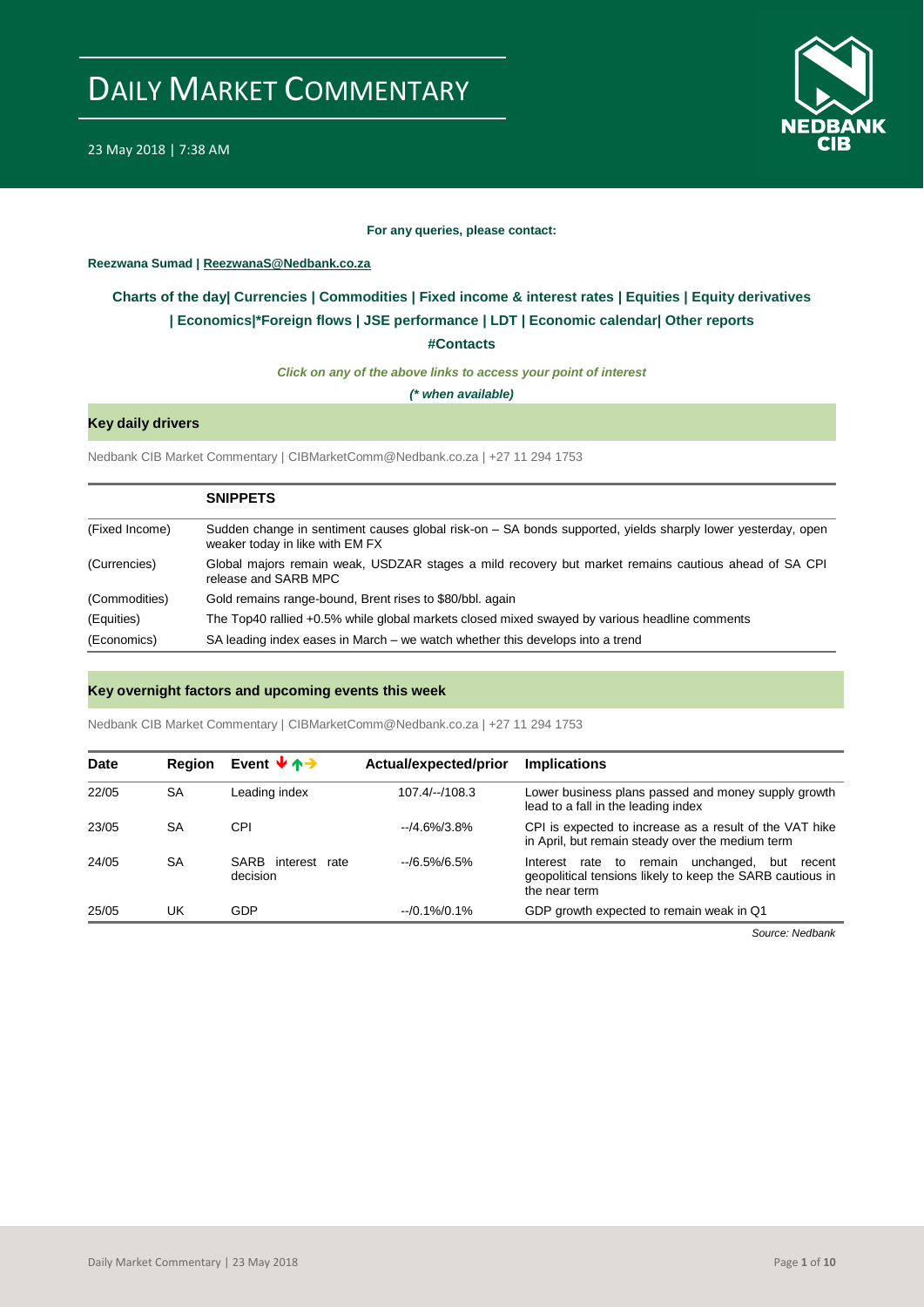

# <span id="page-1-0"></span>**Fixed income and interest rates [back to top](#page-0-0) back to top**

Bond flow sales |+2711 535 4021 | Corporate Money Markets | +2711 535 4007 | Business Bank Money Markets | +2711 535 4006

|                                 |            | Δ              | Δ                | Δ          | Δ         | <b>MTD</b> trend |
|---------------------------------|------------|----------------|------------------|------------|-----------|------------------|
| <b>Bonds</b>                    | Last price | 1 <sub>d</sub> | <b>MTD</b>       | <b>YTD</b> | 12Month   |                  |
|                                 | %          | bps            | bps              | bps        | bps       |                  |
| R204-0.6 yrs                    | 6.74       | $-0.95$        | $-2.25$          | $-32.75$   | $-0.66$   | ₩                |
| R208-2.9 yrs                    | 7.56       | 0.50           | 27.80            | $-0.20$    | 0.20      | ↟                |
| R186-8.6 yrs                    | 8.55       | 0.35           | 36.65            | $-4.15$    | 1.04      | ↟                |
| R2048-29.8 yrs                  | 9.43       | 0.30           | 39.40            | $-28.20$   | 0.89      | ⇑                |
| <b>US 10 yr</b>                 | 3.05       | $-1.10$        | 9.55             | 64.32      | 76.88     | ⇑                |
| <b>UK 10 yr</b>                 | 1.52       | 4.70           | 10.50            | 33.30      | 43.50     | ↑                |
| German 10 yr                    | 0.56       | 3.70           | 0.10             | 13.30      | 16.30     | ↑                |
| Japan 10 yr                     | 0.05       | $-0.70$        | $-0.70$          | 0.00       | $-0.10$   | ⇓                |
|                                 |            | Δ              | Δ                | Δ          | Δ         | <b>MTD</b> trend |
| <b>Money Market</b>             | Last price | 1 <sub>d</sub> | <b>MTD</b>       | <b>YTD</b> | 12Month   |                  |
|                                 | %          | bps            | bps              | bps        | bps       |                  |
| SA reporate                     | 6.50       | 0.00           | 0.00             | $-25.00$   | $-50.00$  |                  |
| SA prime rate                   | 10.00      | 0.00           | 0.00             | $-25.00$   | $-50.00$  | ⇛                |
| SA CPI (MTD = previous month)   | 3.80       |                | $-20.00$         | $-90.00$   | $-230.00$ | ⇓                |
| SA 3m JIBAR                     | 6.90       | 0.00           | 0.00             | $-25.80$   | $-44.20$  |                  |
| SA3m NCD                        | 6.90       | 0.00           | 0.00             | $-25.00$   | $-42.50$  |                  |
| SA6m NCD                        | 7.43       | 2.50           | 2.50             | $-17.50$   | $-45.00$  | ↟                |
| SA12m NCD                       | 7.93       | 0.00           | 17.50            | 2.50       | $-35.00$  | ↟                |
| US 3m LIBOR                     | 2.33       | 0.00           | $-3.29$          | 63.57      | 113.80    | ⇓                |
| UK3mLIBOR                       | 0.62       | $-0.03$        | $-8.78$          | 10.14      | 31.88     | ⇓                |
| Japan 3m LIBOR                  | $-0.03$    | 0.00           | 0.18             | $-0.43$    | $-1.57$   | ⇑                |
| Source: Bloomberg & Nedbank CIB | Time       |                | 2018/05/23 07:20 |            |           |                  |

| <b>FRAs and Swaps</b>            | Last price | Δ<br>1 <sub>d</sub> | Δ<br><b>MTD</b> | Δ<br><b>YTD</b> | Δ<br>12Month | <b>MTD</b> trend |
|----------------------------------|------------|---------------------|-----------------|-----------------|--------------|------------------|
|                                  | %          | bps                 | bps             | bps             | bps          |                  |
| 3X6 FRA                          | 6.91       | $-0.50$             | 9.50            | 1.50            | $-31.50$     | ⇑                |
| 6X9 FRA                          | 6.86       | 0.00                | 4.00            | 3.00            | 4.00         | ⇑                |
| 9X12 FRA                         | 6.97       | 1.00                | 19.00           | 18.00           | $-1.00$      | ⇑                |
| 18X21 FRA                        | 7.18       | 1.00                | 28.00           | 20.00           | 17.00        | ↟                |
| SA 2yr Swap                      | 7.03       | 0.42                | 17.62           | 9.44            | $-5.63$      | ⇑                |
| SA 3yr Swap                      | 7.18       | 0.20                | 21.00           | 13.00           | 6.25         | ⇑                |
| SA 5yr Swap                      | 7.50       | 0.00                | 25.00           | 16.50           | 15.50        | ⇑                |
| SA10yr Swap                      | 7.99       | 0.00                | 25.50           | 6.00            | 14.50        | ⇑                |
| SA15yr Swap                      | 8.25       | $-0.20$             | 24.00           | 9.00            | 21.00        | ⋔                |
|                                  |            |                     |                 |                 |              |                  |
|                                  |            | $\Delta$            | $\Delta$        | $\Delta$        | $\Delta$     | <b>MTD</b> trend |
| <b>Spreads</b>                   | Last price | 1 <sub>d</sub>      | <b>MTD</b>      | <b>YTD</b>      | 12Month      |                  |
|                                  | %          | bps                 | bps             | bps             | bps          |                  |
| 2v10v                            | $-0.96$    | 0.42                | $-7.88$         | 3.44            | $-20.13$     | ⊕                |
| 3v10v                            | $-0.81$    | 0.20                | $-4.50$         | 7.00            | $-8.25$      |                  |
| R186-R204                        | 1.81       | 1.30                | 38.90           | 28.60           | 1.71         | ⇓                |
| R2048-R186                       | 0.89       | $-0.05$             | 2.75            | $-24.05$        | $-0.15$      | ⇑<br>⇑           |
| 5y-R186                          | $-1.05$    | $-0.35$             | $-11.65$        | 20.65           | 14.46        |                  |
| 10y-R186                         | $-0.56$    | $-0.35$             | $-11.15$        | 10.15           | 13.46        | ⇓                |
| 15y-R186                         | $-0.30$    | $-0.55$             | $-12.65$        | 13.15           | 19.96        | ⇓                |
| SA 5yr CDS spread - basis points | 172.98     | $-1.38$             | 13.45           | 16.04           | $-18.54$     | ⇓<br>⇑           |

#### **US 10 year yield**

#### **SA 10 year yield**



*Source: Bloomberg, Nedbank*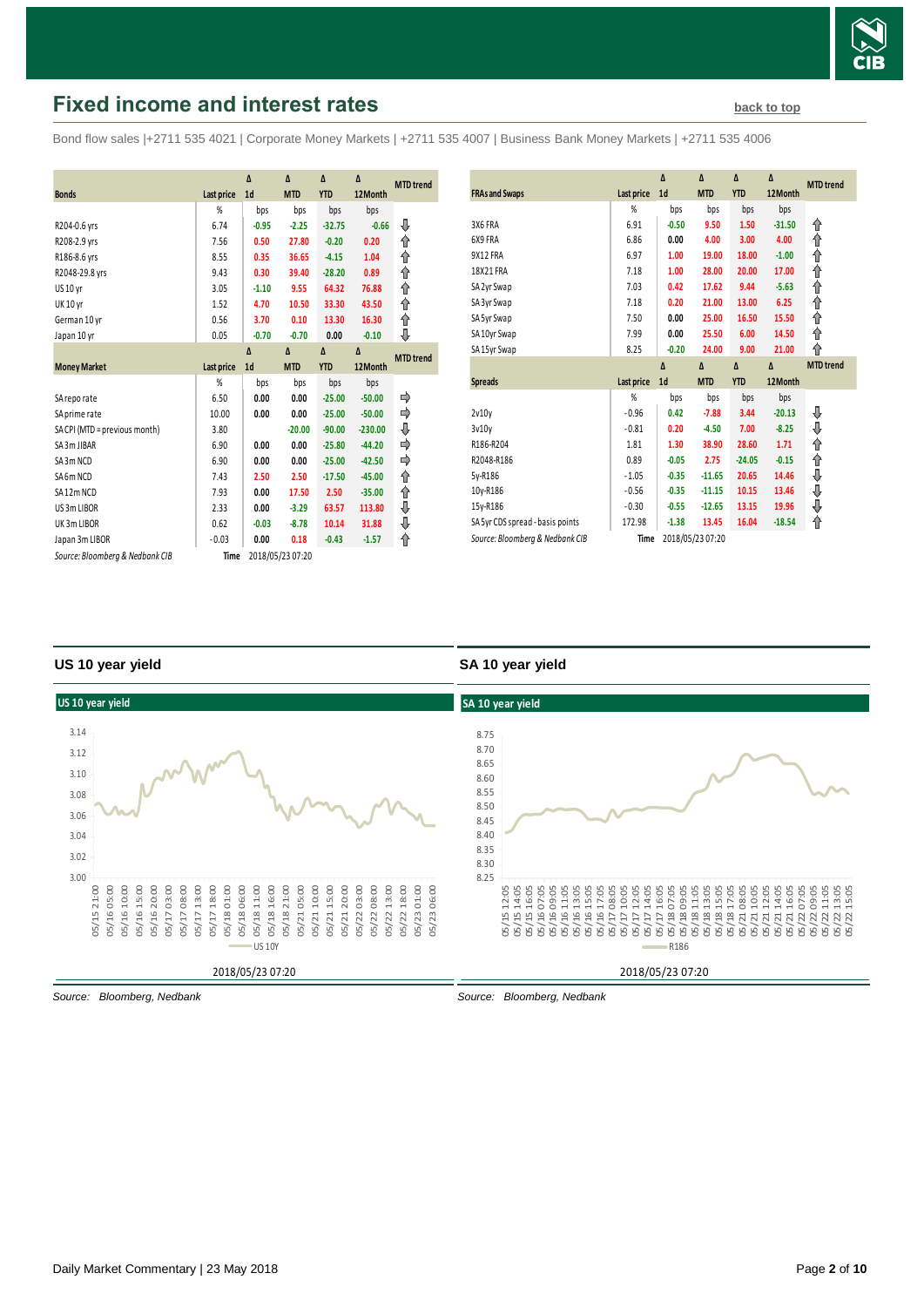

## <span id="page-2-0"></span>**Currencies [back to top](#page-0-0)**

Business Banking FX | +27 11 535 4003 | Corporate FX | +2711 535 4002 | Institutional FX | +2711 535 4005

- The local trading session opened with the rand trading in the 12.60s, limited real flows on the day, and for the majority of the session the local unit posted gains, this saw it trade to a best level of 12.4975 on the day, although the price action below 12.50 was sketchy and the move short lived, closing the day trading at 12.5625.
- This morning the rand is currently trading at 12.6200, EURZAR is trading at 14.8420 and GBPZAR at 16.9250.
- On the international front , another subdued trading session , the euro trading steadily firmer against the dollar initially , trading to a high of 1.1828 , before closing the day trading at 1.1783, basically unchanged from where it started the session, this morning currently trading at 1.1764.
- Data releases scheduled for today , locally we have CPI and Core CPI, from Europe we have various PMIs , from the U.K we have CPI, PPI and house price index, from the U.S manufacturing and services PMI and home sales, as well as the release of the FOMC minutes.
- Although the rand has shown some resilience over the most recent sessions, it again failed to post gains sub 12.5000, this morning global factors have once again weighed on the rand, concerns regarding the North Korea summit and Trumps apparent disappointment with the talks with China.
- Possible trading range in the rand today 12.5000 to 12.7500

|                                 |            | $% \Delta$   | $% \Delta$       | $% \Delta$   | $% \Delta$   | <b>MTD</b> trend | <b>USD</b> trend |
|---------------------------------|------------|--------------|------------------|--------------|--------------|------------------|------------------|
| <b>Majors</b>                   | Last price | $-1d$        | <b>MTD</b>       | <b>YTD</b>   | 12Month      |                  |                  |
| GBPUSD                          | 1.34       | $-0.15$      | $-2.56$          | $-0.74$      | 3.34         | ⇩                | USD strength     |
| <b>EURUSD</b>                   | 1.18       | $-0.16$      | $-2.77$          | $-1.99$      | 5.13         | ⇩                | USD strength     |
| <b>USDJPY</b>                   | 110.44     | $-0.45$      | 1.20             | 2.04         | $-1.10$      | ⇑                | USD strength     |
| <b>USDAUD</b>                   | 1.33       | 0.42         | 0.02             | 3.47         | $-0.80$      | ⇑                | USD strength     |
|                                 |            | $%$ $\Delta$ | $%$ $\Delta$     | $%$ $\Delta$ | $%$ $\Delta$ | <b>MTD</b> trend | <b>ZAR trend</b> |
| <b>Rand crosses</b>             | Last price | $-1d$        | <b>MTD</b>       | <b>YTD</b>   | 12Month      |                  |                  |
| <b>USDZAR</b>                   | 12.63      | 0.54         | 1.45             | 2.00         | $-3.53$      | ⇑                | ZAR weakness     |
| GBPZAR                          | 16.95      | 0.39         | $-1.15$          | 1.33         | $-0.19$      | ⇓                | ZAR strength     |
| <b>EURZAR</b>                   | 14.87      | 0.38         | $-1.36$          | 0.08         | 1.52         | ⇓                | ZAR strength     |
| AUDZAR                          | 9.53       | 0.12         | 1.42             | $-1.37$      | $-2.70$      | ↟                | ZAR weakness     |
| ZARJPY                          | 8.74       | $-1.00$      | $-0.19$          | $-3.31$      | 2.34         | ⇓                | ZAR weakness     |
|                                 |            | $%$ $\Delta$ | $% \Delta$       | $%$ $\Delta$ | $%$ $\Delta$ | <b>MTD</b> trend | <b>ZAR trend</b> |
| <b>African FX</b>               | Last price | $-1d$        | <b>MTD</b>       | <b>YTD</b>   | 12Month      |                  |                  |
| ZARMWK (Malawian kwacha)        | 57.46      | $-0.54$      | $-1.40$          | $-1.98$      | 3.45         | ⊕                | ZAR weakness     |
| ZARBWP (Botswana pula)          | 0.79       | $-0.29$      | $-0.23$          | $-0.62$      | 0.15         | ♦                | ZAR weakness     |
| ZARKES (Kenyan shilling)        | 7.98       | $-0.54$      | $-1.07$          | $-4.54$      | 0.94         | ♦                | ZAR weakness     |
| ZARMUR (Mauritian rupee)        | 2.75       | $-1.18$      | 0.80             | 0.92         | 3.26         | ↟                | ZAR strength     |
| ZARNGN (Nigerian naira)         | 28.60      | $-0.56$      | $-0.93$          | $-1.58$      | 14.51        | ⇓                | ZAR weakness     |
| ZARGHS (Ghanian cedi)           | 0.36       | $-0.81$      | $-0.89$          | $-2.04$      | 6.67         | ⇓                | ZAR weakness     |
| ZARZMW (Zambian kwacha)         | 0.81       | $-0.53$      | 2.95             | 0.70         | 11.87        | ↟                | ZAR strength     |
| ZARMZN (Mozambican metical)     | 4.75       | $-0.57$      | $-0.64$          | 0.28         | 3.55         | ⇩                | ZAR weakness     |
| Source: Bloomberg & Nedbank CIB | Time       |              | 2018/05/23 07:20 |              |              |                  |                  |

*\*Please note that the sign on the % change reflects the change on the headline number. The narrative indicates the trend direction over the month. For trade in any of these currencies, contact our FX dealing desks*

#### **USDZAR**



*Source: Bloomberg, Nedbank*

#### **EUR/USD**

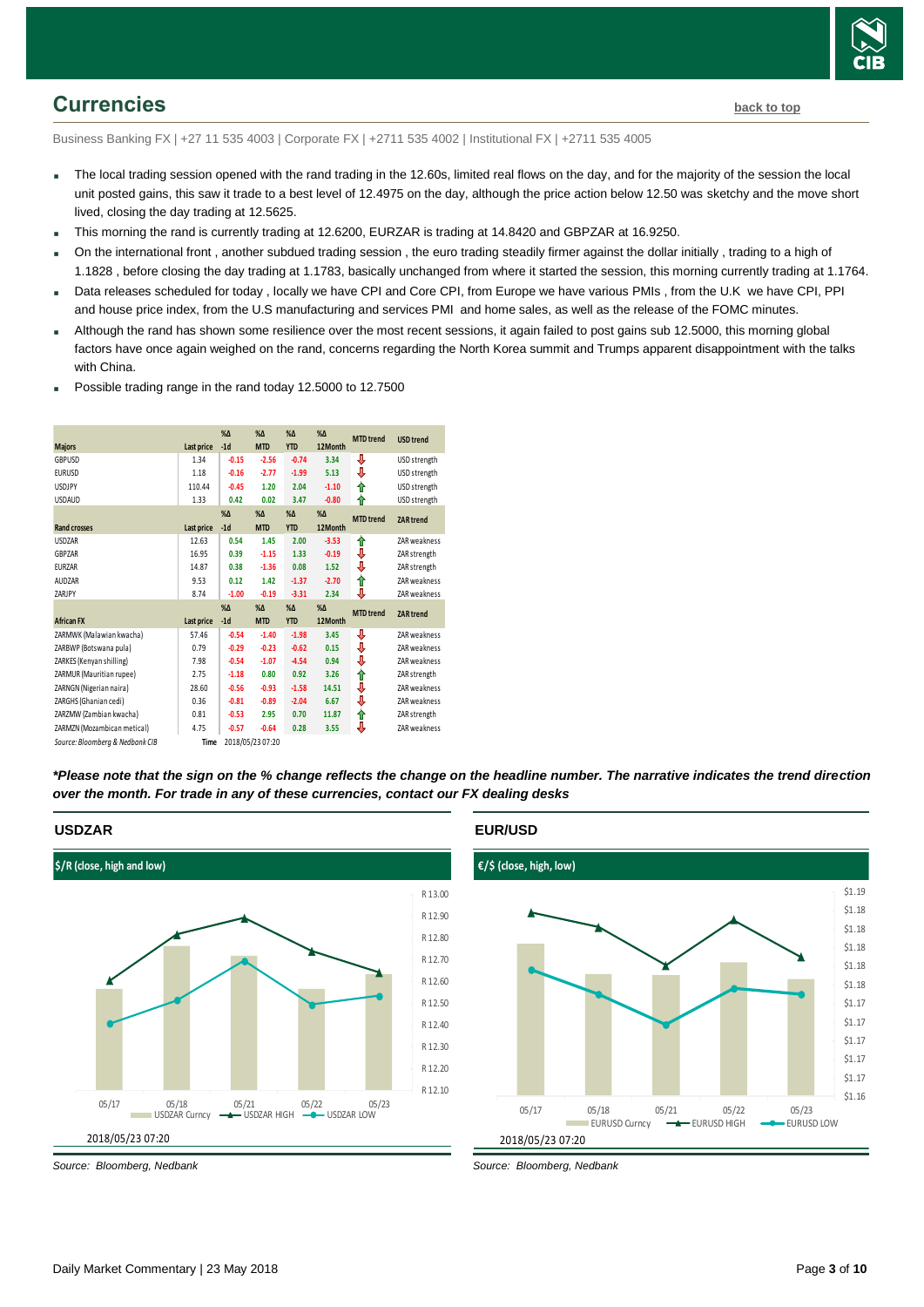# <span id="page-3-0"></span>**Commodities [back to top](#page-0-0)**

Nedbank CIB Market Commentary | CIBMarketComm@Nedbank.co.za | +27 11 294 1753| +27 11 535 4038

- Oil traded near \$72 after an industry report showing U.S. crude stockpiles declined spurred speculation global supplies are tightening. Futures little changed.
- Gold climbs as geopolitical tensions resurface after Trump casts doubt on possible summit with North Korea during Oval Office meeting with South Korea President Moon Jae-in. Bullion for immediate delivery +0.3% to \$1,294.73/oz.
- $Silver +0.2%$  to \$16.5766/oz. Platinum +0.1% to \$908.25/oz. Palladium +0.2% to \$993.85/oz.
- Nickel declines and lead retreats, ending two-day surge that helped lift broad gauge of base metals to highest in a month.
- LME nickel -1.3% to \$14,590/ton; lead -1% after +6.2% this week; metals mixed overall. Iron ore for Sept. -1.3% to 450 yuan/ton on DCE.

Source: Bloomberg

| <b>Commodities</b>              | Last price | $% \Delta$<br>$-1d$ | $% \Delta$<br><b>MTD</b> | %Δ<br><b>YTD</b> | $% \Delta$<br>12Month | <b>MTD</b> trend |
|---------------------------------|------------|---------------------|--------------------------|------------------|-----------------------|------------------|
| Brent near future (\$)          | 79.07      | $-0.63$             | 5.19                     | 18.24            | 46.02                 | ⇑                |
|                                 |            |                     |                          |                  |                       |                  |
| WTI crude (\$)                  | 71.91      | $-0.40$             | 4.87                     | 19.02            | 39.71                 | 1                |
| Gold spot (\$)                  | 1292.32    | $-0.15$             | $-1.89$                  | $-0.80$          | 3.09                  | J                |
| Platinum spot (\$)              | 905.94     | $-0.33$             | 0.10                     | $-2.40$          | $-4.49$               | 11               |
| SA white maize spot (R)         | 2 119.00   | $-1.12$             | 4.03                     | 11.53            | 17.92                 | 11               |
| Source: Bloomberg & Nedbank CIB | Time       |                     | 2018/05/23 07:20         |                  |                       |                  |



*Source: Bloomberg, Nedbank*

### **Platinum vs Gold**



*Source: Bloomberg, Nedbank*

#### **Brent Crude vs West Texas Intermediate**

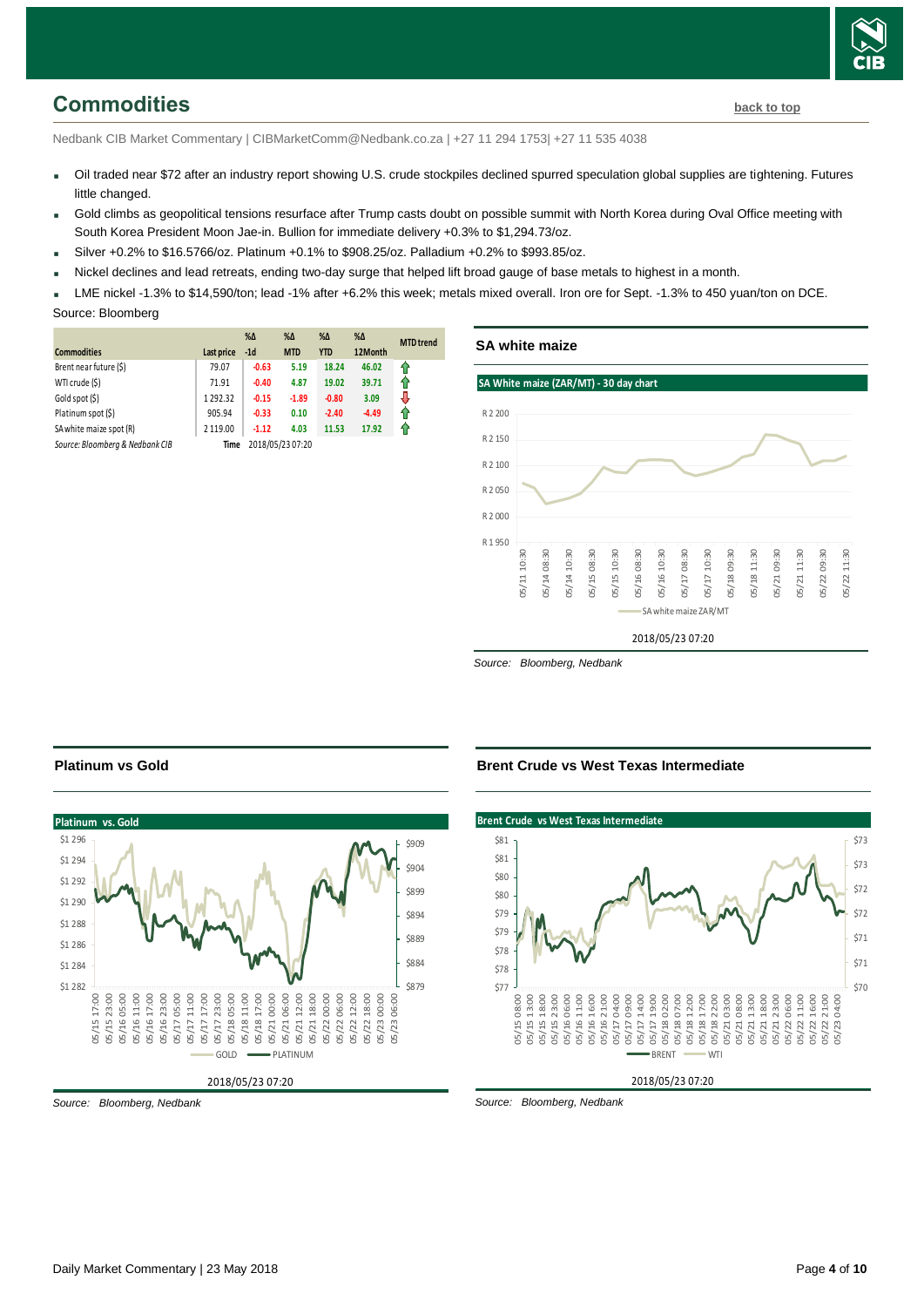

<span id="page-4-0"></span>Cash equities | +2711 535 4030/31

#### **South Africa**

- A significantly weaker Eurodollar strengthened the Rand and kick started the recovery from a weak open on the Top40. Our market slowly grinded higher and closed up +0.56%.
- Profit taking with resources caused a reversal of yesterday's gains, financials gained led by insurers and industrials held onto gains despite being dragged lower by rand hedges.
- (Resources -0.4%, Financials +1.5% & Industrials +0.7%). SA leading indicator came in below the previous month and PSG issued a cautionary announcement.
- The value traded was R17.5 billion and the rand was trading around 12.57 to the US dollar at the close.

#### **UK/Europe**

- After trading in a narrow sideways direction, a late surge managed to help European markets close in positive territory.
- The Dax climbed +0.7%, the FTSE rose +0.2% and the Cac added +0.05%.
- Giuseppe Conte selection as Prime minister in Italy brought some calmness to the markets despite being an unknown.
- Mark Carney, the Bank of England' s governor said that interest rates are set to rise at a slow rate and the slowdown in the last quarter was temporary.

#### **USA**

- The major US indexes closed in negative territory, the Dow shred -0.7%, the S&P500 fell -0.3% and the Nasdaq lost -0.2%.
- China stated that they would cut the import tariff charged to car manufacturers to 15%, investors shrugged off these goods news and focused on Trump's tweet that he was not happy with the trade negotiations thus far.
- Kohl Corp's shares tumbled after they adjusted their 2018 EPS forecast to \$5.05 down from \$5.50

#### **Asia**

- Asian markets are trading mostly in negative territory taking the lead from a weak close on Wall Street last night, the MSCI Asian Pacific ex-Japan is down -0.2%.
- The Australian market is down -0.1% with the likes of BHP Billiton down -0.6%.
- The yen gained on its safe havens status dragging the index heavyweight exporters and the Nikkei lower.
- Hong Kong resumed traded after s holiday yesterday, Tencent is currently trading up +0.8%.

<span id="page-4-1"></span>

|                                 |                   | $% \Delta$ | $% \Delta$       | %Δ            | $\%$ $\Delta$ | 2017        |                  |
|---------------------------------|-------------------|------------|------------------|---------------|---------------|-------------|------------------|
| <b>Developed Markets</b>        | <b>Last price</b> | $-1d$      | <b>MTD</b>       | <b>YTD</b>    | 12Month       | Performance | <b>MTD</b> trend |
| Dow Jones                       | 24 8 34.41        | $-0.72$    | 2.78             | 0.47          | 18.61         | 24.33       | ⇑                |
| Nasdaq                          | 7378.46           | $-0.21$    | 4.42             | 6.88          | 20.20         | 27.16       | ⇑                |
| S&P 500                         | 2724.44           | $-0.31$    | 2.88             | 1.90          | 13.59         | 18.42       | ⇑                |
| DJ Eurostoxx 50                 | 3587.25           | 0.41       | 1.43             | 2.38          | $-0.22$       | 5.70        | ⇑                |
| DAX                             | 13 169.92         | 0.71       | 4.42             | 1.95          | 4.03          | 11.51       | ⇑                |
| CAC                             | 5640.10           | 0.05       | 2.17             | 6.17          | 5.46          | 8.43        | ⇑                |
| FTSE                            | 7877.45           | 0.23       | 4.90             | 2.47          | 5.24          | 7.10        | ⇑                |
| ASX200                          | 6032.30           | $-0.16$    | 0.83             | $-0.54$       | 4.72          | 6.42        | ⋔                |
| Nikkei 225                      | 22 699.42         | $-1.14$    | 1.03             | $-0.29$       | 15.73         | 16.18       | ⋔                |
| MSCI World                      | 2128.78           | $-0.09$    | 2.03             | 1.20          | 11.65         | 19.65       | ⋔                |
|                                 |                   | $% \Delta$ | $% \Delta$       | $% \Delta$    | $% \Delta$    | 2017        |                  |
| <b>Emerging Markets</b>         | <b>Last price</b> | $-1d$      | <b>MTD</b>       | <b>YTD</b>    | 12Month       | Performance | <b>MTD</b> trend |
| Hang Seng                       | 30 926.22         | $-0.99$    | 0.38             | 3.37          | 21.80         | 35.19       | ⇑                |
| Shanghai                        | 3 187.53          | $-0.83$    | 3.42             | $-3.62$       | 4.10          | 5.46        | ⇑                |
| Brazil Bovespa                  | 82738.88          | 1.13       | $-3.92$          | 8.29          | 32.04         | 28.22       | ₩                |
| India - NSE                     | 34 589.41         | $-0.18$    | $-1.62$          | 1.56          | 13.91         | 27.91       | ₩                |
| Russia Micex                    | 2326.87           | $-0.25$    | 0.86             | 10.29         | 18.71         | $-7.69$     | ⇑                |
| <b>MSCI</b> Emerging            | 1142.05           | 0.49       | $-1.92$          | $-1.42$       | 13.70         | 34.35       | ⇩                |
|                                 |                   | $% \Delta$ | $% \Delta$       | $\%$ $\Delta$ | $% \Delta$    | 2017        | <b>MTD</b> trend |
| <b>SA Indices</b>               | Last price        | $-1d$      | <b>MTD</b>       | <b>YTD</b>    | 12Month       | Performance |                  |
| JSE All Share                   | 58 121.84         | 0.52       | $-0.20$          | $-2.32$       | 6.55          | 17.47       | ₩                |
| Top 40                          | 51598.33          | 0.56       | 0.38             | $-1.78$       | 7.39          | 19.66       | ⋔                |
| Resi 10                         | 41322.58          | $-0.43$    | 9.09             | 13.86         | 27.85         | 13.03       | ⇑                |
| Indi 25                         | 74 845.38         | 0.66       | $-1.39$          | $-5.36$       | 0.22          | 23.03       | ₩                |
| Fini 15                         | 16 986.69         | 1.49       | $-4.75$          | $-4.96$       | 12.60         | 18.54       | V                |
| Source: Bloomberg & Nedbank CIB | Time              |            | 2018/05/23 07:20 |               |               |             |                  |

#### **Short-term performance of SA equity indices**

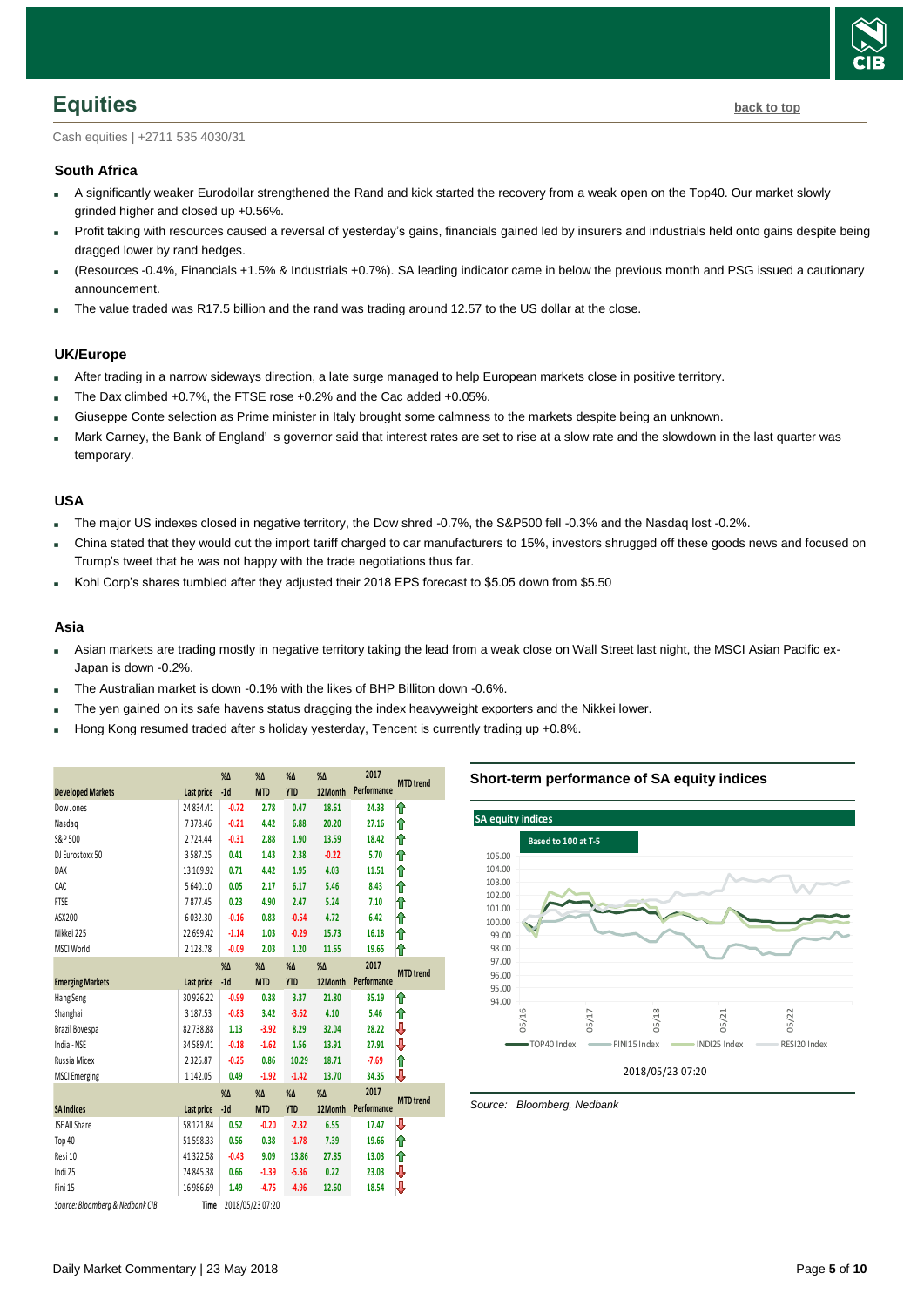# **JSE performance [back to top](#page-0-0) back to top**

Nedbank CIB Market Commentary | CIBMarketComm@Nedbank.co.za | +27 11 294 1753

|                                    |            | %Δ      | %Δ         | %Δ         | %Δ       | 2017        | <b>MTD</b> trend |
|------------------------------------|------------|---------|------------|------------|----------|-------------|------------------|
| <b>Top40 constituents</b>          | Last price | $-1d$   | <b>MTD</b> | <b>YTD</b> | 12Month  | Performance |                  |
| AGL: Anglo American Plc            | 324.91     | $-0.43$ | 9.70       | 27.11      | 77.06    | 29.43       | It               |
| ANG: Anglogold Ashanti Ltd         | 102.25     | $-1.28$ | $-8.99$    | $-20.50$   | $-36.27$ | $-14.78$    | ⇩                |
| APN : Aspen Pharmacare Holdings Lt | 263.18     | 4.62    | $-2.23$    | $-5.16$    | $-6.00$  | $-1.62$     | ⇩                |
| BGA: Barclays Africa Group Ltd     | 163.00     | 1.11    | $-10.92$   | $-10.43$   | 11.34    | 7.05        | ⇓                |
| BID: Bid Corp Ltd                  | 271.00     | 2.35    | $-5.44$    | $-9.96$    | $-8.14$  | 20.93       | ⇩                |
| BIL: Bhp Billiton Plc              | 299.71     | $-1.18$ | 12.52      | 19.62      | 46.87    | 11.95       | ⇑                |
| BTI: British American Tobacco Plc  | 636.91     | $-1.22$ | $-7.32$    | $-23.22$   | $-30.97$ | 6.38        | ⇓                |
| <b>BVT: Bidvest Group Ltd</b>      | 222.51     | 2.66    | $-9.23$    | 2.03       | 33.98    | 21.18       | ⇩                |
| CFR : Financiere Richemont-Dep Rec | 117.59     | $-1.52$ | $-1.09$    | 5.23       | 7.92     | 24.15       | ⇩                |
| CPI: Capitec Bank Holdings Ltd     | 856.03     | 1.35    | $-3.72$    | $-22.03$   | 9.19     | 58.44       | ⇩                |
| DSY: Discovery Ltd                 | 165.00     | 2.16    | $-4.76$    | $-11.29$   | 27.18    | 61.26       | ⇩                |
| FSR: Firstrand Ltd                 | 61.61      | 2.14    | $-7.99$    | $-8.39$    | 21.71    | 25.00       | ⇩                |
| GFI: Gold Fields Ltd               | 45.35      | $-1.18$ | $-3.24$    | $-16.17$   | $-12.23$ | 23.12       | ⇩                |
| GRT: Growthpoint Properties Ltd    | 27.41      | 1.97    | $-5.81$    | $-0.90$    | 8.77     | 6.59        | ⇩                |
| INL: Investec Ltd                  | 97.65      | 0.77    | $-0.83$    | 8.84       | $-7.46$  | $-1.57$     | ⇩                |
| INP: Investec Plc                  | 98.96      | 0.93    | $-0.66$    | 10.25      | $-5.44$  | $-1.52$     | ⇓                |
| IPL: Imperial Holdings Ltd         | 211.91     | 2.21    | $-11.84$   | $-19.16$   | 26.17    | 41.52       | ⇩                |
| LHC: Life Healthcare Group Holdin  | 27.75      | 1.91    | $-5.93$    | 0.00       | $-2.39$  | $-9.23$     | ⇩                |
| MEI: Mediclinic International Plc  | 116.60     | 2.45    | 0.76       | 9.61       | $-21.08$ | $-18.17$    | ⇑                |
| MND: Mondi Ltd                     | 357.50     | 0.55    | 7.52       | 16.73      | 10.63    | 14.66       | ⇑                |
| MNP: Mondi Plc                     | 358.45     | 0.46    | 7.75       | 17.38      | 10.67    | 14.14       | ⇑                |
| MRP: Mr Price Group Ltd            | 260.91     | 2.72    | $-4.77$    | 6.55       | 75.11    | 53.52       | ⇓                |
| MTN: Mtn Group Ltd                 | 117.61     | 1.96    | $-6.09$    | $-13.90$   | $-2.80$  | 5.08        | ⇩                |
| NED: Nedbank Group Ltd             | 287.11     | 0.04    | $-3.48$    | 12.11      | 29.69    | 6.16        | ⇩                |
| NPN: Naspers Ltd-N Shs             | 3 195.00   | 0.47    | 4.43       | $-7.42$    | 14.00    | 69.72       | ⇑                |
| NRP: Nepi Rockcastle Plc           | 126.47     | 1.18    | $-8.08$    | $-40.78$   |          |             | ⇩                |
| OML: Old Mutual Plc                | 42.69      | 0.00    | $-1.64$    | 12.34      | 30.95    | 9.35        | ⇩                |
| RDF: Redefine Properties Ltd       | 11.49      | 1.86    | $-4.09$    | 7.38       | 3.61     | $-6.96$     | ⇩                |
| REM: Remgro Ltd                    | 213.00     | 2.28    | $-5.21$    | $-9.75$    | $-4.83$  | 4.19        | ⇩                |
| RMH: Rmb Holdings Ltd              | 72.34      | 2.90    | $-7.71$    | $-8.63$    | 14.95    | 18.13       | ⇩                |
| RNI: Reinet Investments Sca        | 233.00     | $-1.85$ | $-0.74$    | $-14.96$   |          |             | ⇩                |
| SAP: Sappi Limited                 | 88.94      | $-0.07$ | 11.31      | $-0.63$    | $-10.91$ | 0.56        | ⇑                |
| SBK: Standard Bank Group Ltd       | 205.06     | 2.27    | $-4.32$    | 4.80       | 36.14    | 28.22       | ⇩                |
| SHP: Shoprite Holdings Ltd         | 237.30     | 1.51    | $-4.70$    | 7.28       | 15.94    | 27.89       |                  |
| SLM: Sanlam Ltd                    | 78.33      | 2.65    | $-1.11$    | $-9.97$    | 10.73    | 36.30       | ⇩                |
| SOL: Sasol Ltd                     | 484.25     | 0.39    | 8.10       | 13.09      | 17.41    | 5.32        | ⇑                |
| SPP: Spar Group Limited/The        | 189.55     | 1.01    | $-10.36$   | $-6.78$    | 7.70     | 2.82        | ⇩                |
| TBS: Tiger Brands Ltd              | 348.00     | 1.28    | $-10.54$   | $-24.35$   | $-12.62$ | 16.65       | ⇓                |
| TFG: The Foschini Group Ltd        | 198.00     | 2.22    | $-7.91$    | 0.34       | 40.33    | 24.11       | ⇓                |
| TRU: Truworths International Ltd   | 88.00      | 0.57    | $-14.15$   | $-6.85$    | 15.53    | 17.70       | ⇩                |
| VOD: Vodacom Group Ltd             | 153.49     | 4.41    | $-1.59$    | 5.36       | $-7.51$  | $-3.27$     | ⇩                |
| WHL: Woolworths Holdings Ltd       | 59.90      | 0.00    | $-6.77$    | $-8.28$    | $-14.99$ | $-9.09$     | ₩                |
|                                    |            |         |            |            |          |             |                  |

**Source: Bloomberg & Nedbank CIB** 

Time 2018/05/23 07:20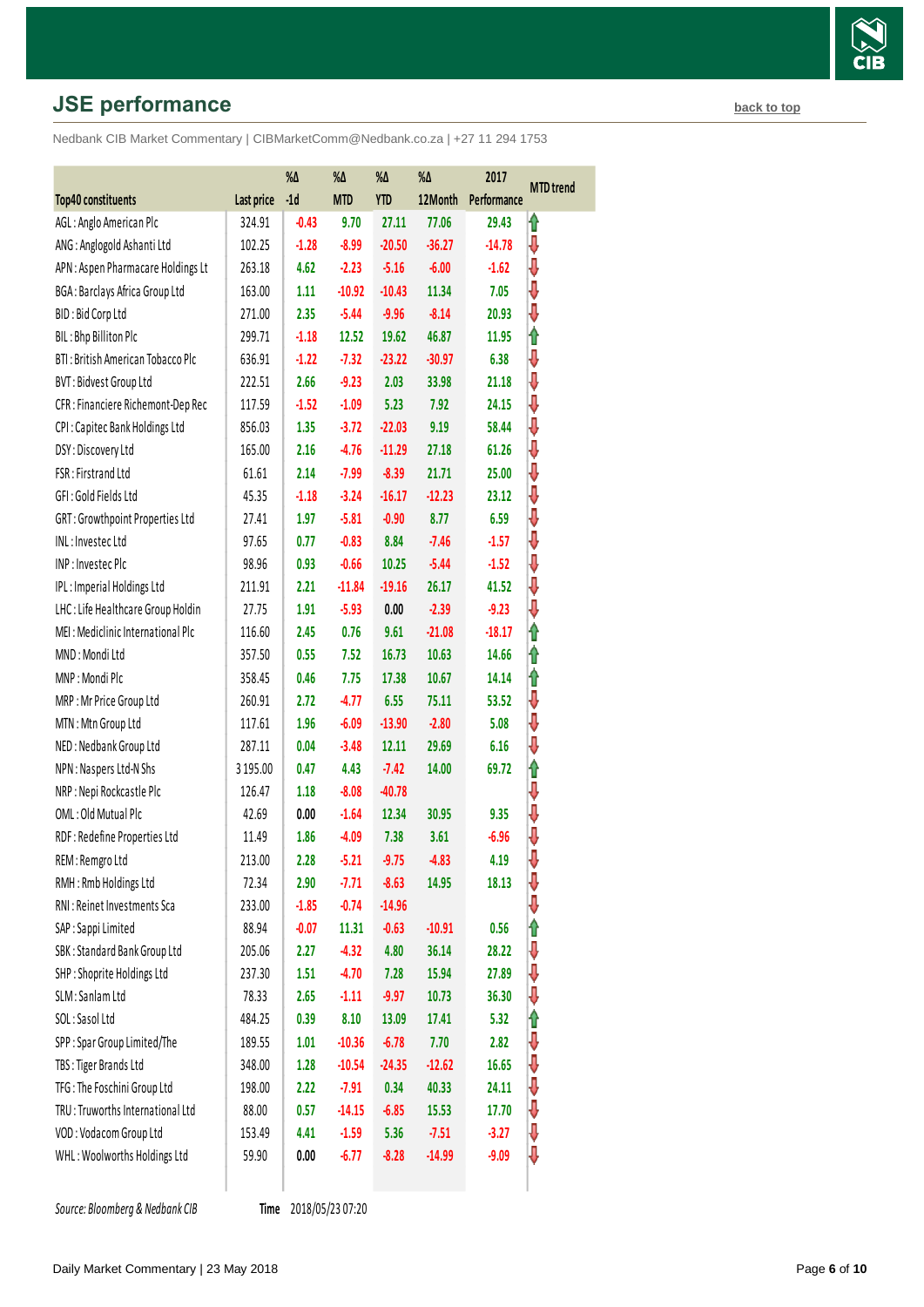

# <span id="page-6-0"></span>**Economics [back to top](#page-0-0)**

Nedbank CIB Market Commentary | CIBMarketComm@Nedbank.co.za | +27 11 294 1753

#### **SA**

- The SA leading indicator fell for the first time since April 2017 in March, as most subcomponents deteriorated. The index fell by 0.8% m/m, to 107.4 points in March, from 108.3 previously.
- The leading index does tend to decline or fare poorly in the month of March, and in Q1 as a whole, as a result of seasonal weakness. However, the loss of momentum is concerning because of the drivers – negative drivers of the index in March were a decline in the number of residential building plans passed and a slowdown in the growth of real M1 money supply.
- Lower commodity prices and hours worked in the manufacturing industry are other negative drivers of the index.
- Positive contributors were more new vehicles sold, an increase in job advertisements and volumes of orders in the manufacturing industry rising.
- Most positive is the fact that the average leading indices of SA's largest trading partner countries rose, which implies that SA's trading partners may see improved economic momentum in coming months, thereby possibly supporting demand for SA exports.

**Synopsis: The leading index is a forward-looking indicator of economic conditions in 6 to 9 months' time. The recent deceleration in the index in itself is not concerning unless we see this develop into a trend. If this does occur, then we could see SA growth disappoint by year-end. However, we remain mildly optimistic on growth, underpinned by better confidence, investment and consumer spending in 2018.**

**Leading index decelerates in March**



*Source: SARB*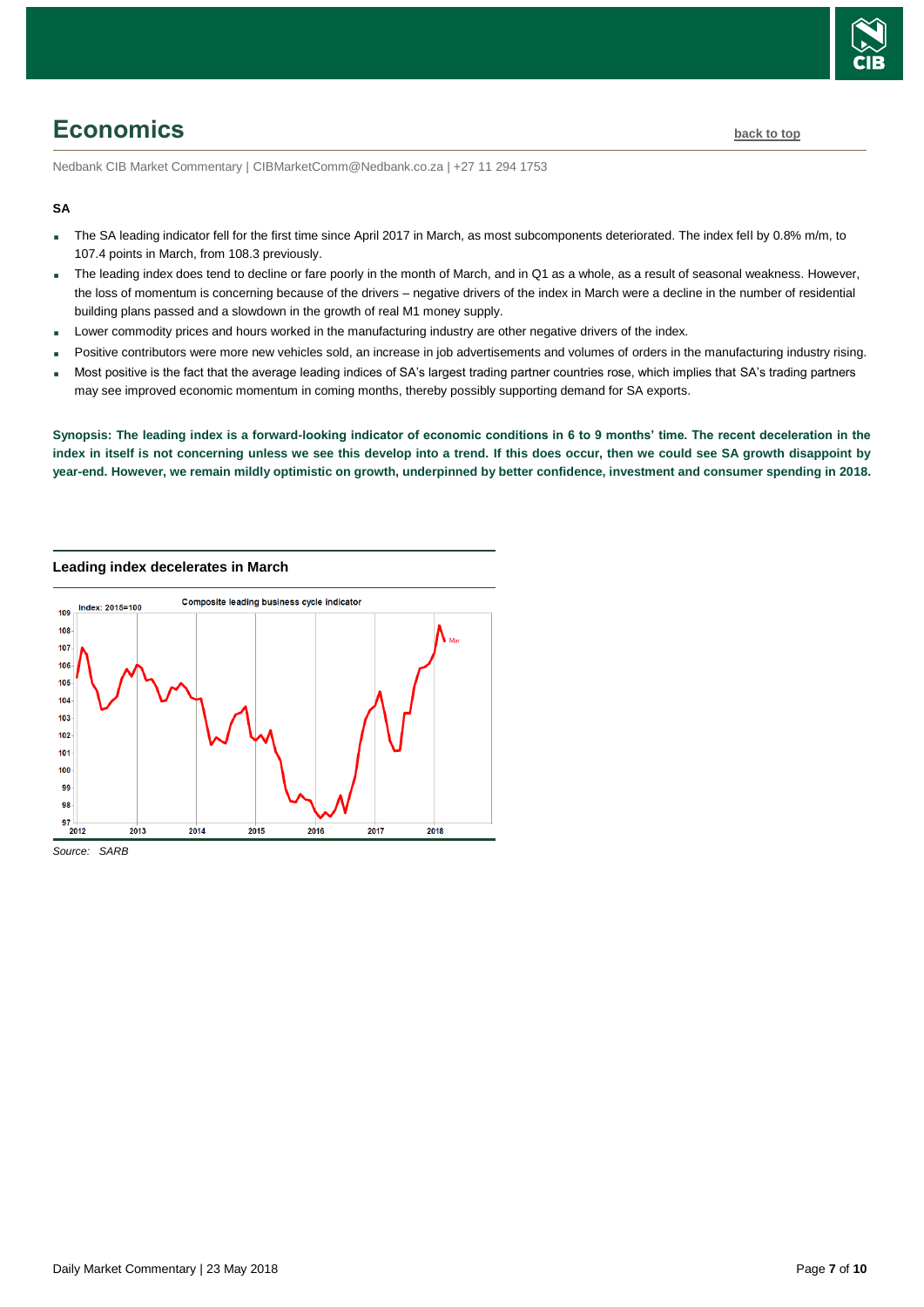

<span id="page-7-0"></span>**Economic calendar [back to top](#page-0-0)** 

Nedbank CIB Market Commentary | CIBMarketComm@Nedbank.co.za | +27 11 294 1753

|          | Country Event |                                      | Period           | Survey   | Actual                   | Prior    | Revised  |
|----------|---------------|--------------------------------------|------------------|----------|--------------------------|----------|----------|
| 22-May   |               |                                      |                  |          |                          |          |          |
| 09:00 AM | SA            | Leading Indicator                    | <b>MAR</b>       |          | 107.4                    | 108.3    |          |
| 10:30 AM | UK            | PSNB ex Banking Groups               | APR              | GBP 8.5b | GBP 7.8b                 | GBP 1.3b | GBP 0.8b |
| 04:00 PM | US            | Richmond Fed Manufact. Index         | MAY              | 10       | 16                       | $-3$     |          |
| 23-May   |               |                                      |                  |          |                          |          |          |
| 02:30 AM | JN            | Nikkei Japan PMI Mfg                 | <b>MAY P</b>     |          | 52.5                     | 53.8     |          |
| 09:30 AM | GE            | Markit/BME Germany Manufacturing PMI | <b>MAY P</b>     | 57.9     |                          | 58.1     |          |
| 09:30 AM | GE            | Markit Germany Services PMI          | <b>MAY P</b>     | 53.0     |                          | 53.0     |          |
| 10:00 AM | ${\sf EC}$    | Markit Eurozone Manufacturing PMI    | <b>MAY P</b>     | 56.0     |                          | 56.2     |          |
| 10:00 AM | EC            | Markit Eurozone Services PMI         | <b>MAY P</b>     | 54.7     |                          | 54.7     |          |
| 10:00 AM | SA            | CPI YoY                              | APR              | 4.70%    | $\overline{a}$           | 3.80%    |          |
| 10:30 AM | UK            | CPI YoY                              | APR              | 2.50%    | ÷,                       | 2.50%    |          |
| 10:30 AM | UK            | PPI Input NSA YoY                    | APR              | 5.80%    | ÷                        | 4.20%    |          |
| 03:45 PM | US            | Markit US Services PMI               | <b>MAY P</b>     | 55.0     |                          | 54.6     |          |
| 03:45 PM | US            | Markit US Manufacturing PMI          | <b>MAY P</b>     | 56.5     |                          | 56.5     |          |
| 04:00 PM | EC            | Consumer Confidence                  | <b>MAY A</b>     | 0.45     |                          | 0.40     |          |
| 04:00 PM | US            | New Home Sales                       | <b>APR</b>       | 680k     |                          | 694k     |          |
| 04:00 PM | US            | New Home Sales MoM                   | APR              | $-2.09%$ | $\overline{\phantom{a}}$ | 4.00%    |          |
| 08:00 PM | US            | <b>FOMC Meeting Minutes</b>          | MAY 2            |          |                          |          |          |
| 24-May   |               |                                      |                  |          |                          |          |          |
| 12:00 AM | SA            | SARB Announce Interest Rate          |                  | 6.50%    |                          |          |          |
| 07:00 AM | JN            | Leading Index CI                     | MAR F            |          |                          | 105.0    |          |
| 08:00 AM | GE            | <b>GDP NSA YoY</b>                   | 1QF              | 1.60%    | $\overline{\phantom{a}}$ | 1.60%    |          |
| 08:00 AM | GE            | GDP SA QoQ                           | 1QF              | 0.30%    | $\overline{\phantom{a}}$ | 0.30%    |          |
| 10:30 AM | UK            | Retail Sales Inc Auto Fuel YoY       | APR              | 0.20%    |                          | 1.10%    |          |
| 04:00 PM | US            | <b>Existing Home Sales</b>           | APR              | 5.55m    |                          | 5.60m    |          |
| 04:00 PM | US            | Existing Home Sales MoM              | APR              | $-0.89%$ | $\overline{\phantom{a}}$ | 1.10%    |          |
| 05:00 PM | US            | Kansas City Fed Manf. Activity       | MAY              | 20.0     |                          | 26.0     |          |
| 25-May   |               |                                      |                  |          |                          |          |          |
| 10:00 AM | GE            | <b>IFO Business Climate</b>          | MAY              | 102.0    |                          | 102.1    |          |
| 10:00 AM | GE            | <b>IFO Current Assessment</b>        | MAY              | 105.5    |                          | 105.7    |          |
| 10:00 AM | GE            | <b>IFO Expectations</b>              | MAY              | 98.5     | ÷                        | 98.7     |          |
| 10:30 AM | UK            | GDP QoQ                              | 1QP              | 0.10%    | ÷                        | 0.10%    |          |
| 10:30 AM | UK            | GDP YoY                              | 1QP              | 1.20%    |                          | 1.20%    |          |
| 02:30 PM | US            | Cap Goods Orders Nondef Ex Air       | APR <sub>P</sub> | 0.7%     |                          | $-0.9%$  |          |
| 02:30 PM | US            | Durables Ex Transportation           | APR P            | 0.50%    | ÷                        | $-0.10%$ |          |
| 02:30 PM | US            | Durable Goods Orders                 | APR <sub>P</sub> | $-1.3%$  | $\overline{\phantom{a}}$ | 2.6%     |          |
| 04:00 PM | US            | U. of Mich. Sentiment                | MAY <sub>F</sub> | 98.8     |                          | 98.8     |          |
|          |               |                                      |                  |          |                          |          |          |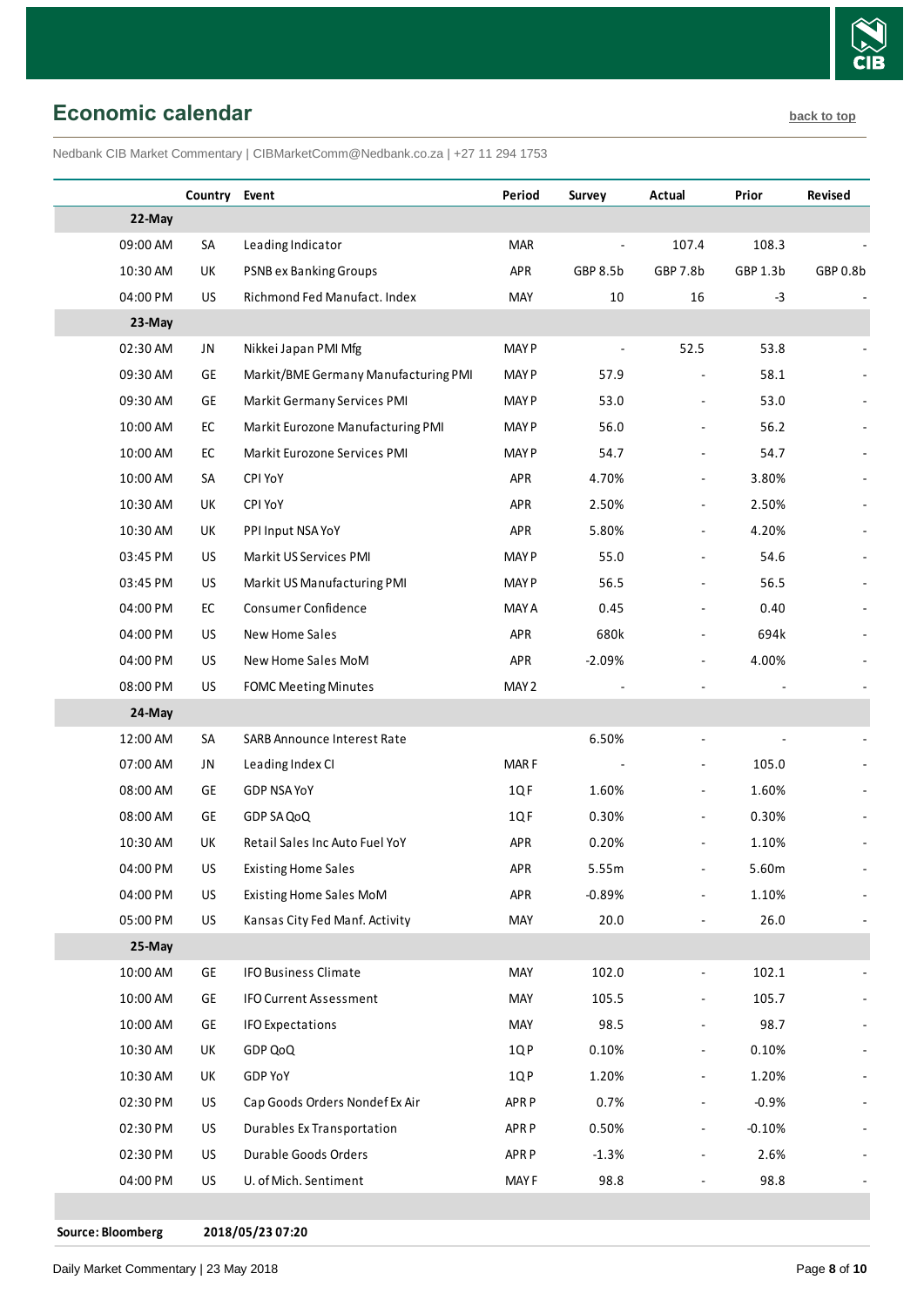

# <span id="page-8-0"></span>**Contacts**

**Treasury: Economic Analyst Reezwana Sumad** (011) 294 1753

**ALM Portfolio Management** (011) 535 4042

**Equities Sales and Distribution** (011) 535 4030/31

**Forex Institutional Sales Desk** (011) 535 4005

**Interest Rate Swaps & FRA's Trading** (011) 535 4004

**Money Market Institutional Sales Desk** (011) 535 4008

**Bond Trading** (011) 535 4021

**Forex Business Banking Sales Desk** (011) 535 4003

**Forex Retail Sales Desk** (011) 535 4020

**Money Market Business Banking Sales Desk** (011) 535 4006

**Non Soft & Soft Commodities Trading** (011) 535 4038

**Credit Derivatives**  (011) 535 4047

**Forex Corporate Sales Desk** JHB (011) 535 4002; DBN (031) 327 3000; CTN (021) 413 9300

**Inflation Trading** (011) 535 4026

**Money Market Corporate Sales Desk** JHB (011) 535 4007; DBN (031) 327 3000; CTN (021) 413 9300

**Preference shares desk** (011) 535 4072